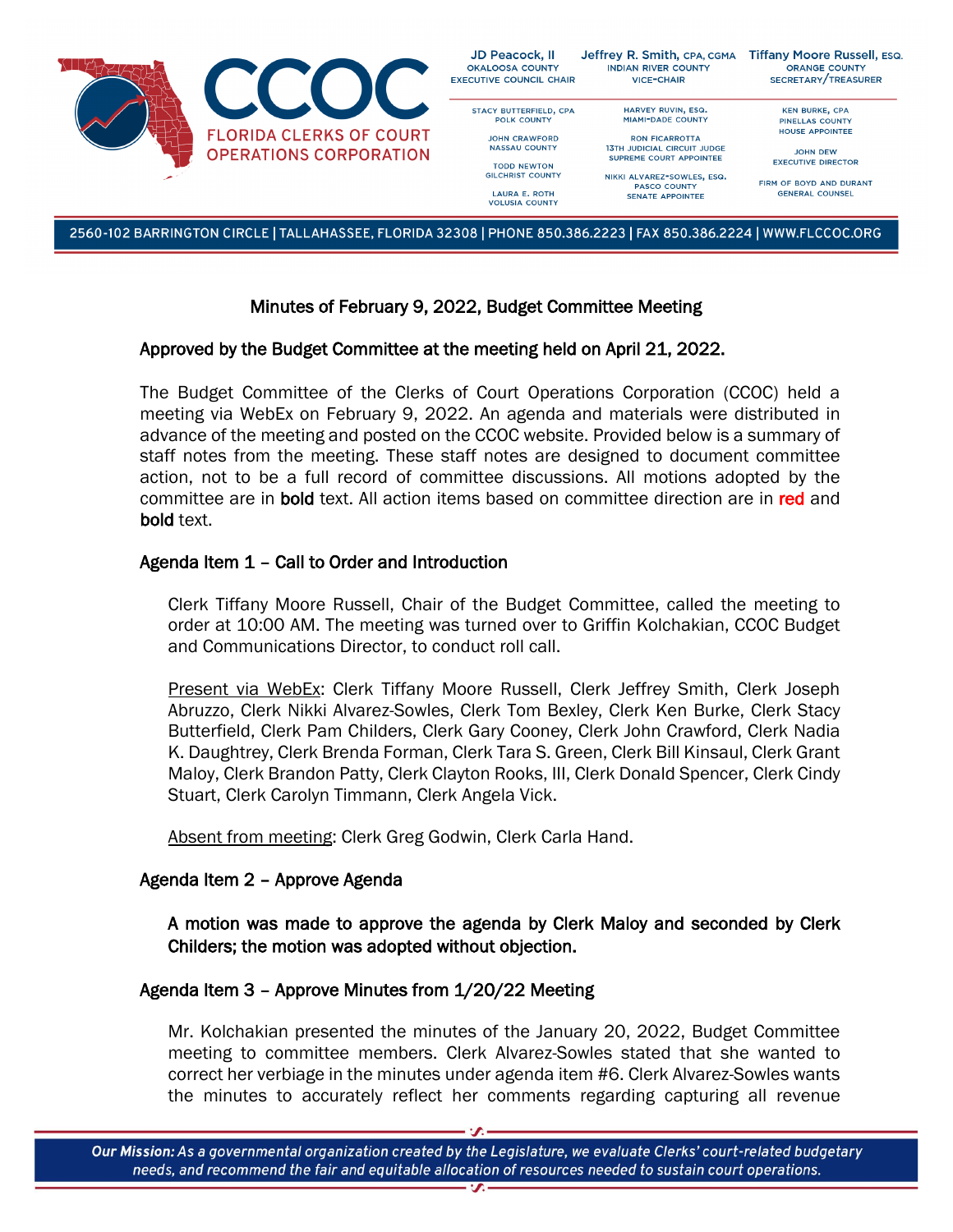sources and to specify that CCOC staff were instructed to follow-up with her. Chair Russell asked Mr. Kolchakian and Mr. Ali to correct the meeting minutes as specified.

## A motion was made to approve the minutes with corrections by Clerk Butterfield and seconded by Clerk Maloy; the motion was adopted without objection.

Chair Russell announced that April 21 will be an in-person committee meeting and asked committee members to respond to the email sent out by CCOC staff to confirm whether that time works with their schedules. It is important to determine if a quorum will be present so that we can move forward with securing the venue. Chair Russell thanked Clerk Irby for hosting the upcoming committee meeting. Clerk Spencer asked if attending via WebEx would be counted as present if unable to attend the meeting in person. Chair Russell confirmed.

### Agenda Item 4 – Florida Sunshine Law Overview

Chair Russell addressed the Florida Sunshine Law and provided a brief overview reminder to all committee members and guests that the Florida Sunshine Law is recognized and followed by the committee. The law requires all committee meetings and council meetings to be properly noticed and posted, including meetings or discussions that occur outside of committee meetings but between committee members.

#### Agenda Item 5 – Legislative Update

Chair Russell turned the meeting over to Clerk Timmann to provide the legislative update. Clerk Timmann reported that, in the current Legislative Session, the CCOC continues to advocate for the essential resources necessary for clerks to serve the public and the Judiciary effectively. Clerk Timmann updated the committee on three budget-related issues approved by the CCOC Legislative Committee and the Executive Council, including Pandemic Recovery Plan (PRP) year two, reimbursement for injunctions for protection, and carryforward dollars of unspent jury management funds from the current fiscal year.

The clerks requested \$6.25 million of non-recurring General Revenue for year two of PRP funding. The Senate picked up this request in budget conference, but the House has yet to include any funding.

For injunctions for protection, neither the House nor the Senate picked up this reimbursement request. Clerk Timmann stated that the Legislative Committee will continue to advocate for this issue. Clerk Timmann noted that there is still some confusion regarding the \$40; the Sheriff's Office is entitled to \$20 for each petition of injunction that they serve. The \$20 will come out of the \$40 if the Sheriff's Department chooses to request it. So, even if this issue is funded, the full \$40 will not necessarily be the amount the clerks end up with. Clerk Maloy raised a concern regarding the injunction forms. Previously, these forms were handwritten and hand-signed. Now that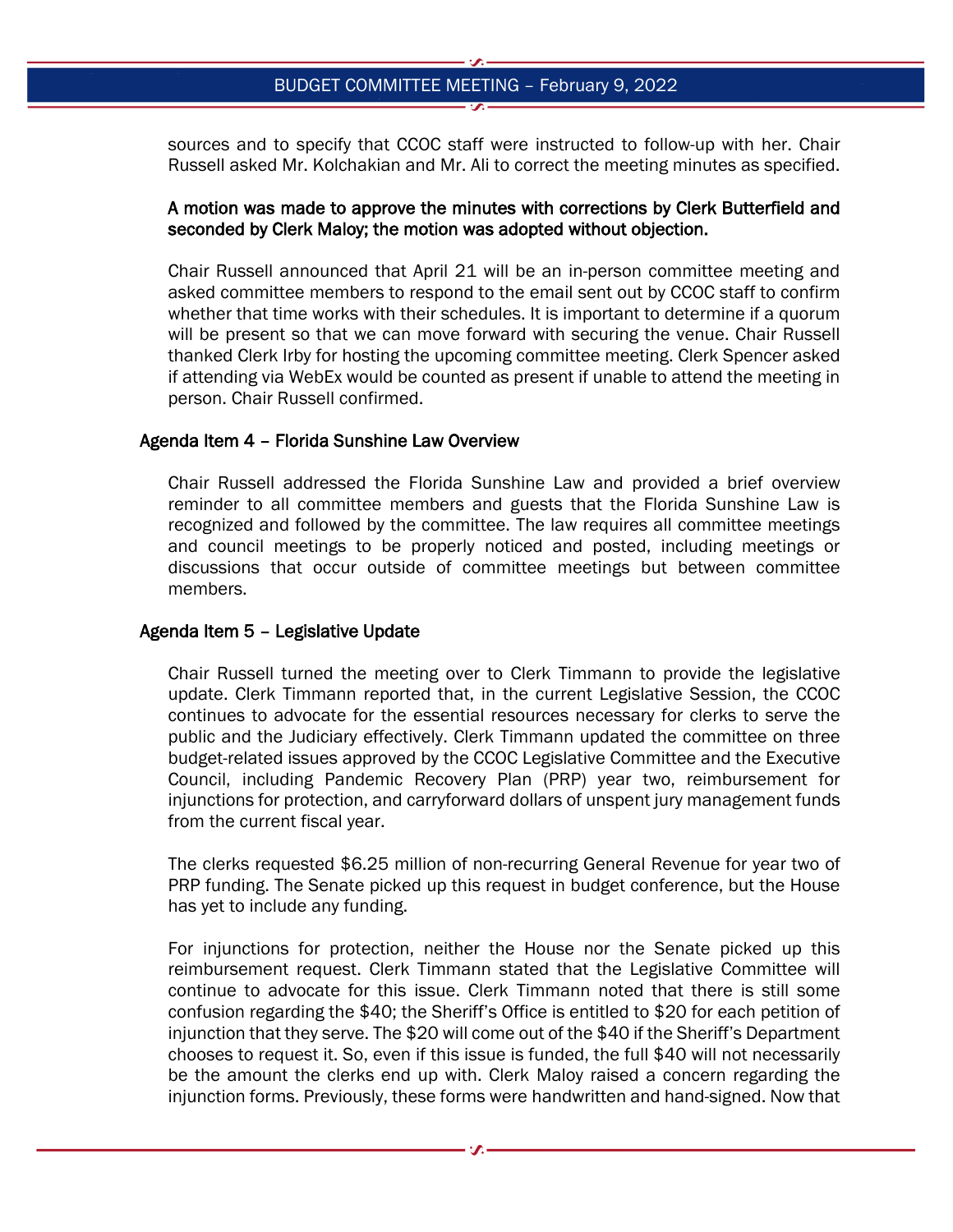this process is electronic, it is taking more time for staff to assist people, especially if they are not tech savvy. Clerk Green stated that this reimbursement has been at \$40 for a long time and asked if that is the appropriate amount.

Last year, the Legislature provided clerks with the re-appropriation of unspent jury management funds from the prior year totaling \$2.4 million in non-recurring General Revenue to be used during SFY 2021-22. The clerks are requesting the reappropriation of these funds again to ensure that the clerks can support the courts to keep the wheels of justice turning. The Senate funded this request, but the House has not yet funded this issue.

Clerk Timmann reported on some additional items, including this year's FRS increase. She stated that the increase in the employer contribution should have a fiscal impact to the clerks of less than \$2 million; however, this number is very preliminary. These increases are less than the last few years.

Clerk Timmann stated that the Legislative Committee continues to monitor bills that have a fiscal impact on clerks and that they work with the FCCC Legislative Team to update fiscal analyses as needed. Clerk Maloy asked a question regarding the effects of inflation and if there is any feedback from law makers on what we can do to address this. Clerk Timmann acknowledged that the discussion of increased costs is something that continues, including the increased costs of things like technology and maintenance fees. Clerk Green also acknowledged that technology cost continues to increase. She referenced a cyber security bill that is currently filed that could potentially have a fiscal impact on the clerks. It may not include clerks specifically, but she believes clerks will experience increased security costs to meet requirements in the legislation. Clerk Green also recommended clerks consider a tiered fee approach with an initial filing fee but includes additional fees that can be added to pay for the additional time it resides in the court system.

#### Agenda Item 6 – Approve Updated Funding Issues Request Forms

Chair Russell recognized Mr. Kolchakian to explain the updated budget request forms. He stated that, during the annual budget process, each clerk submits a detailed funding request to the CCOC for any items they would like over the current operating budget amount. There are three forms used for this purpose, including the Budget Issue Request Spreadsheet, the Revenue Projection Form, and the signed Clerk Certification Letter. All of these forms are included in the meeting packet. The Budget Issue Request Spreadsheet is very similar to the form used last year. There are just a few slight changes made, including streamlining some of the issue categories for clarification. For example, the three preset issues from last year were removed which were FRS increases, health insurance increases, and the costs associated with new judges. If a county would like to request funding for one of these issues, they still can via any tab on the spreadsheet. The Revenue Projection Form is the same form as last year; however, CCOC staff is looking to potentially streamline this form. The certification letter is also the same as last year. Mr. Kolchakian stated that the forms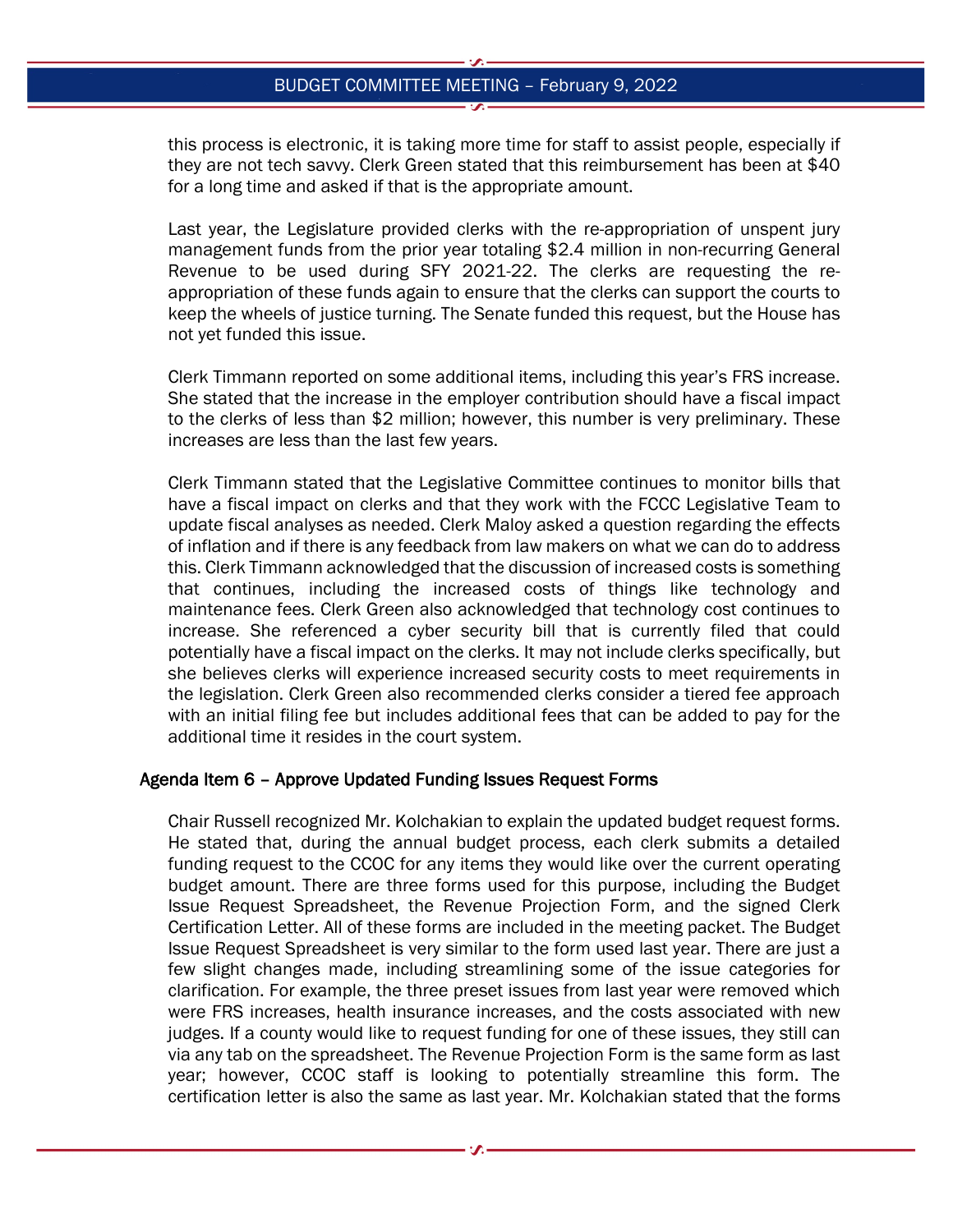are due on June 1, 2022. Clerk Green asked a question regarding the certification letter and if there is an audit or verification process for this form. Mr. Kolchakian stated that the letter is certifying that this is the full request and that you have gone through a detailed review of what is needed and that everything is in line with the statutory requirements. Clerk Green asked if there is a process to verify that it is accurate. Mr. Dew stated that DFS does their own review.

Clerk Alvarez-Sowles stated that, during the last meeting, the committee discussed the certification letter and that it certifies compliance with s. 28.35, F.S., which states that you can only use the court revenue for these specific court-related items, but it does not cover the field we have on our budget documents that identifies other revenues used to cover these court expenses. Clerk Alvarez-Sowles wants to ensure that we accurately identify all revenues used to pay for court-related expenditures. Clerk Peacock stated that he has been trying to identify these expenditures and what sources counties are using to subsidize these costs; however, in the past, the committee has not wanted to dig into this. Clerk Peacock stated that he would support efforts to continue to expand what is reported, especially since some counties are potentially supporting court operations with non-court dollars. He recommended that the committee do an in-depth comparison by peer groups to identify these alternative funding sources. Clerk Burke stated that this is a bigger issue than we think because it is not only how a county is subsidizing a clerk's office, but how they are not billing for certain things. For example, he said years ago we looked at how clerks handle workers comp. He said it turns out that just a few clerks were paying their workers comp premium while other counties were just not billing for that. The county was taking care of it and not cost allocating it to the clerks. Clerk Burke noted that this makes a big difference if one county is paying \$100,000 and another county is paying \$0. Clerk Butterfield stated that this comparison identifies a clerk who is getting subsidized from a county while another clerk is not, and this shows up as a higher cost for total expenditures and weighted cases. She also mentioned domestic violence and if counties have 24-hour/7-days-a-week operations which could potentially lead to higher costs than a county that does not.

Chair Russell stated that there seems to be a lot of debate around the certification letters. Based on this, she asked CCOC staff to explore a potential workgroup to review this process for accuracy and to bring back to this committee for discussion.

### A motion was made to approve the budget forms by Clerk Butterfield and seconded by Clerk Maloy; the motion was adopted with objection.

Clerk Alvarez-Sowles voted against this motion based on her concerns with the certification letter. Clerk Butterfield commented that she agrees with Clerk Alvarez-Sowles that we have to capture that information, but she does not think that we have to amend this letter. Instead, she proposes we tackle this with other concepts that were discussed.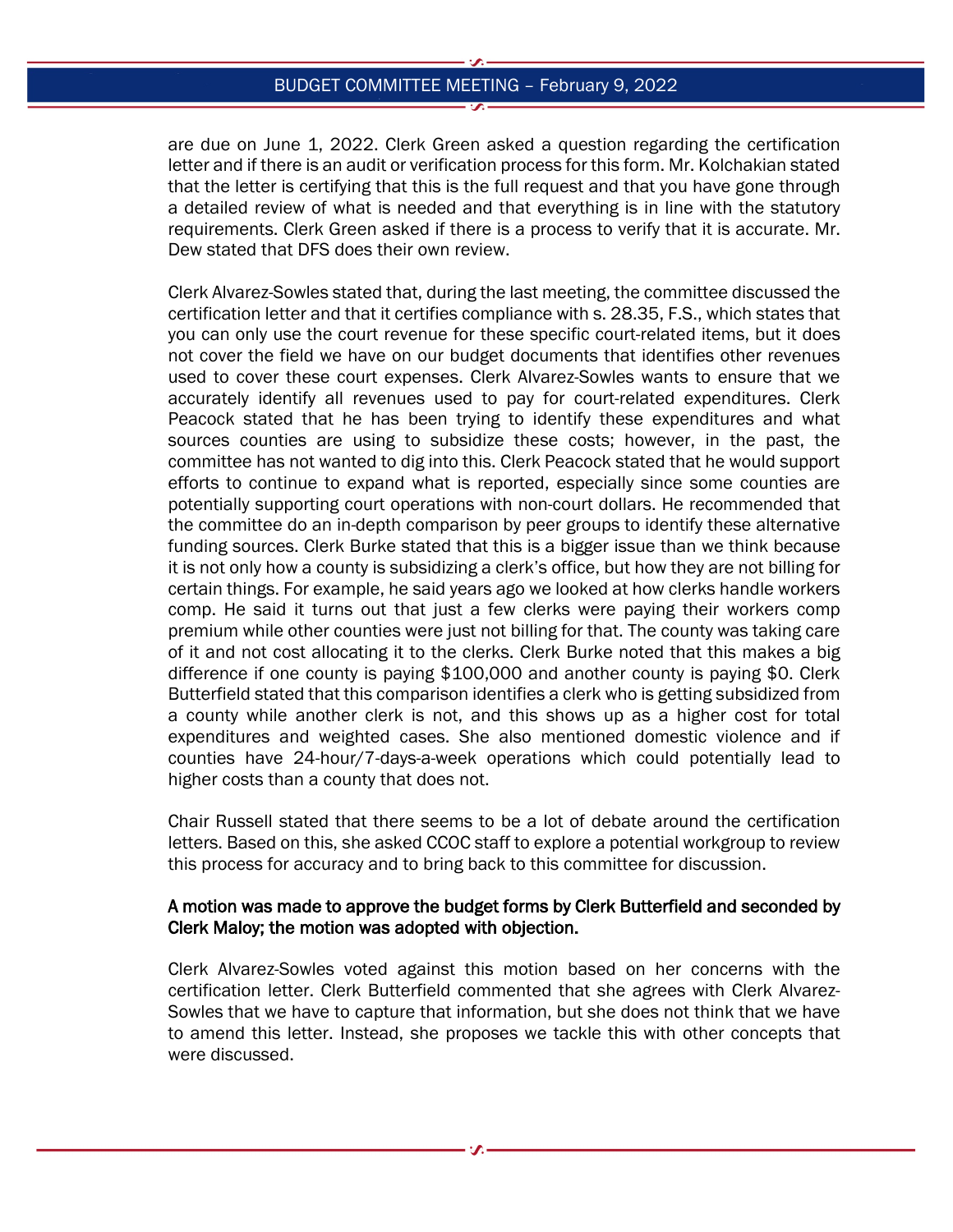# Agenda Item 7 - Establish Reserve Fund Calculation for CFY 2022-23

Mr. Kolchakian presented the proposed Reserve Fund Calculation for CFY 2022-23. He began by stating that, last year, the Legislature established the clerks' reserve fund via Senate Bill 838. Last summer, the Reserve Policy Workgroup, led by Vice Chair Smith, drafted the Reserve Fund Policy which was adopted by the Budget Committee. Last year, the committee decided to fund the reserve fund at the statutory minimum of 10% of the cumulative excess for the CFY 2021-22 clerks' budget. For the upcoming CFY 2022-23 budget, the Chair proposes to continue utilizing the 10% statutory minimum to go into the reserve fund. Chair Russell confirmed that she is proposing to continue with the established 10% amount.

A motion was made to continue the 10% of cumulative excess to go into the reserve fund by Clerk Daughtrey and seconded by Clerk Stuart; the motion was adopted without objection.

## Agenda Item 8 - Revenue and Expenditures Update

Mr. Kolchakian provided an update on the revenues and expenditures to date. The summary presented is included in the meeting packet and is updated through December 2021. For revenue, there are four months of actuals through December. The Revenue Estimating Conference (REC) year-to-date estimate was \$134.6 million, and we actually collected \$138.9 million. So, for the first four months of the fiscal year, we collected \$4.3 million more than the REC estimate. In December, we collected \$33.5 million which was \$1.7 million over the monthly REC projection. To date, the September, October, and December actuals have come in above the monthly REC estimates. For expenditures, there are three months of actual expenditures data through December. The year-to-date total expenditures were projected at \$111.2 million, and we have actually expended \$100.5 million, which is \$10.7 million below. The next page in the meeting packet is Mike's updated revenue analysis detailing the available funding for this fiscal year, next fiscal year, and the outyears as well as the components that go into these totals. There were no questions or comments.

## Agenda Item 9 - CFY 2020-21 Finalized Settle-Up Update

Mr. Kolchakian provided an update on the finalized CFY 2020-21 settle-up numbers, which is included in the meeting packet. Mr. Kolchakian thanked all 67 Clerks and their staff for getting the settle-up numbers submitted by the statutory deadline. All 49 counties that owed funds to the trust fund have submitted settle-up funds. For counties that are owed funds from the trust fund, funds will be received once the budget amendment is processed by DOR which typically occurs in late February or March. Mr. Kolchakian provided a detailed overview of the settle-up summary spreadsheet and the data that each column reflects. At the bottom of the second page, there is a summary total that reflects that there are 17 counties that owe funds to the trust fund totaling \$4.4 million and 49 counties that are owed funds totaling \$18.7 million.